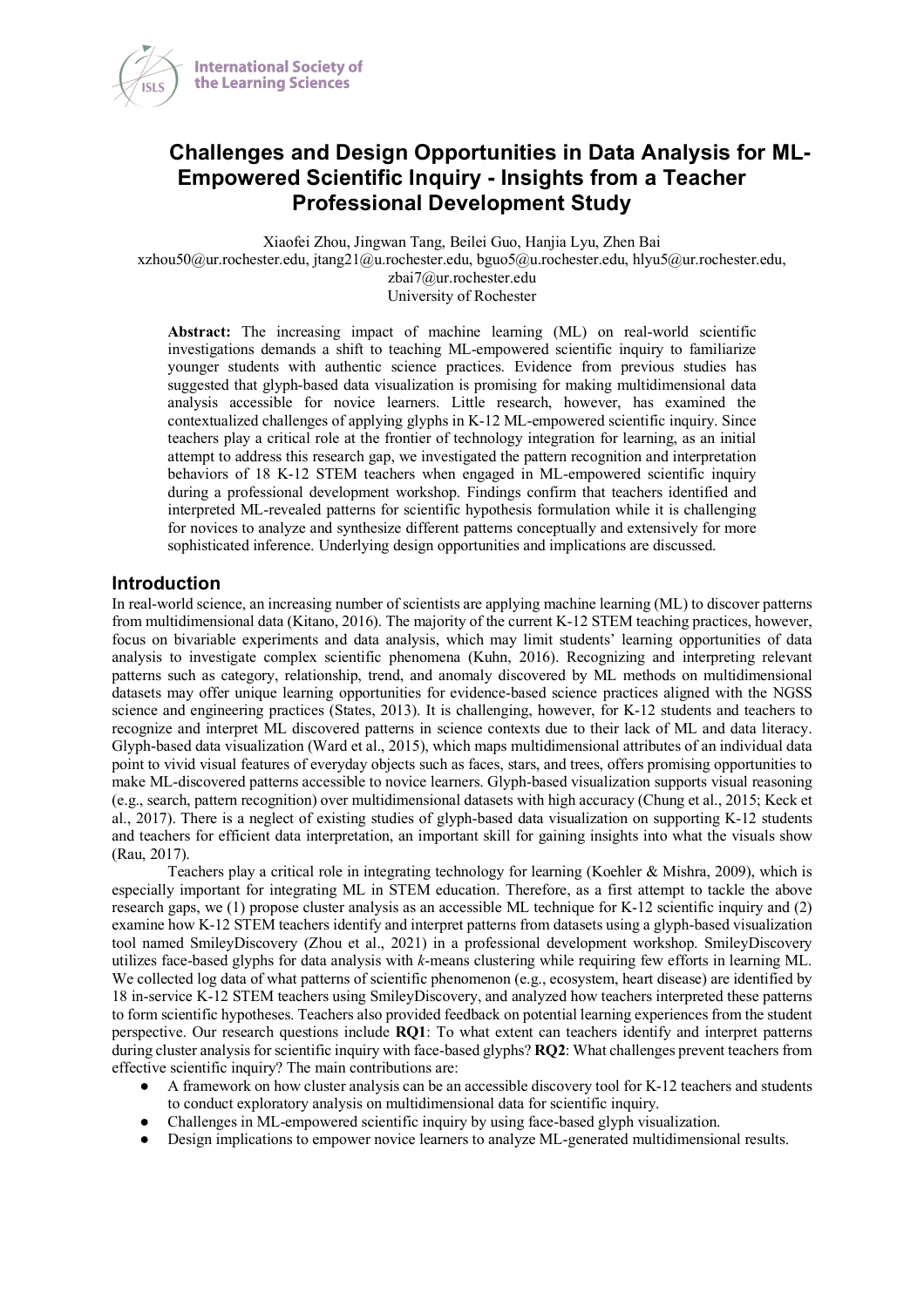

# **Background**

### Multidimensional data analysis and visual representation in K-12 Education

Researchers have discovered positive results in developing middle school students' multivariable reasoning skills (Kuhn et al., 2015), training primary and high school students to make informal statistical inferences by modeling with multidimensional datasets (Braham & Ben-Zvi, 2017; Kazak et al., 2021), and facilitating high school students to identify multidimensional patterns from ML-generated results (Wan et al., 2020). These works show young learners' potential to apply ML as an advanced multidimensional data analysis tool for scientific inquiry and highlight the need to enrich more authentic scientific inquiry skills for K-12 STEM learning (Nayak et al., 2016) .

Visual representation facilitates multidimensional data analysis but can confuse students if they do not fully understand the visualized mechanisms and concepts (Rau, 2017). Previous studies have shown that full competence in visual representation comprehension is not achieved even by college and university graduates (Nayak et al., 2016; Roth et al., 1999). To develop students' representational competencies, Rau (2017) argued that two types of knowledge and skills were necessary for students to acquire: (a) visual understanding and fluency, referring to knowledge of general principles about how the visual representation depicts concepts and abilities to efficiently identify the corresponding conceptual meanings reflected by visual features; (b) connectional understanding and fluency, indicating an understanding of conventions for using multiple visual representations together and abilities to communicate conceptual implications of connections (i.e., similarities and differences) between different visual features.

### Glyph-based visualization

Glyphs are well-suited for depicting high-dimensional data due to their capabilities of simultaneously displaying information through multiple visual channels, including shape, size, and color (Chung et al., 2015). Several studies have created and shown the effectiveness of glyph-based visualization in promoting multidimensional data analysis. Cao et al. (2011) presented an interactive system, DICON, which combined treemap-liked icons with Voronoi icons to illustrate multivariate data clusters. A case study demonstrated it supported cluster exploration and interpretation of a large dataset in the healthcare domain. Chung et al. (2015) designed a novel glyph and validated it with the analysis of Rugby matches. Findings confirmed its effectiveness in supporting multidimensional visual search and comparative analyses of multiple attributes between different matches. Keck et al. (2017) developed a flower glyph to facilitate big data analyses via clustering algorithms. An experimental study showed that it was more efficient than the traditional tabular displays for task completion and the accuracy for both conditions was almost the same. However, these positive effects are all about pattern recognition through data visualization, while little research has investigated whether or not the glyph approach enhances data analysis in relation to the mapped concepts. Therefore, this study attempts to gain a comprehensive understanding of how glyph design facilitates multidimensional pattern recognition and interpretation. It analyzed data from a study engaging k-12 teachers in pattern exploration enhanced by Chernoff faces (Chernoff, 1973) via *k*-means clustering. Chernoff faces aim to make multidimensional data accessible for human beings since people can easily recognize faces and notice changes in facial features (e.g., nose length, eye radius, and eyebrow slant, *etc*). Previous studies examined the visual effectiveness of Chernoff faces on displaying patterns (e.g., Lee et al., 2003; Morris et al., 2000), but did not address its interpretability in the K-12 STEM contexts.

# **A theoretical framework of applying cluster analysis for scientific inquiry in K-12 STEM education**

## Cognitive benefits of applying ML for scientific inquiry

Pattern recognition could support inductive reasoning for scientific inquiry, which is a bottom-up probabilistic reasoning process that derives general principles of target phenomena from a large amount of observation (Rodrigues, 2011). Traditionally, induction plays a key role in hypothesis testing through accumulating evidence (Folger & Stein, 2017) for scientific inquiry. With ML revealing patterns from big data, learners' capability of inductive reasoning can be significantly enhanced not only during the investigation but also at the early stage of generating inquiry or formulating scientific hypotheses (Muller et al., 2016). In addition, ML analysis is usually accompanied by reasoning with contrastive explanation (Folger & Stein, 2017; Miller, 2019), which refers to the generation of explanation when encountering contrastive cases sharing similarities as well as differences in properties (Chin-Parker & Bradner, 2017). Contrastive explanation generates key insights from the puzzling event that occurred during the scientific inquiry (Folger & Stein, 2017; Miller, 2019).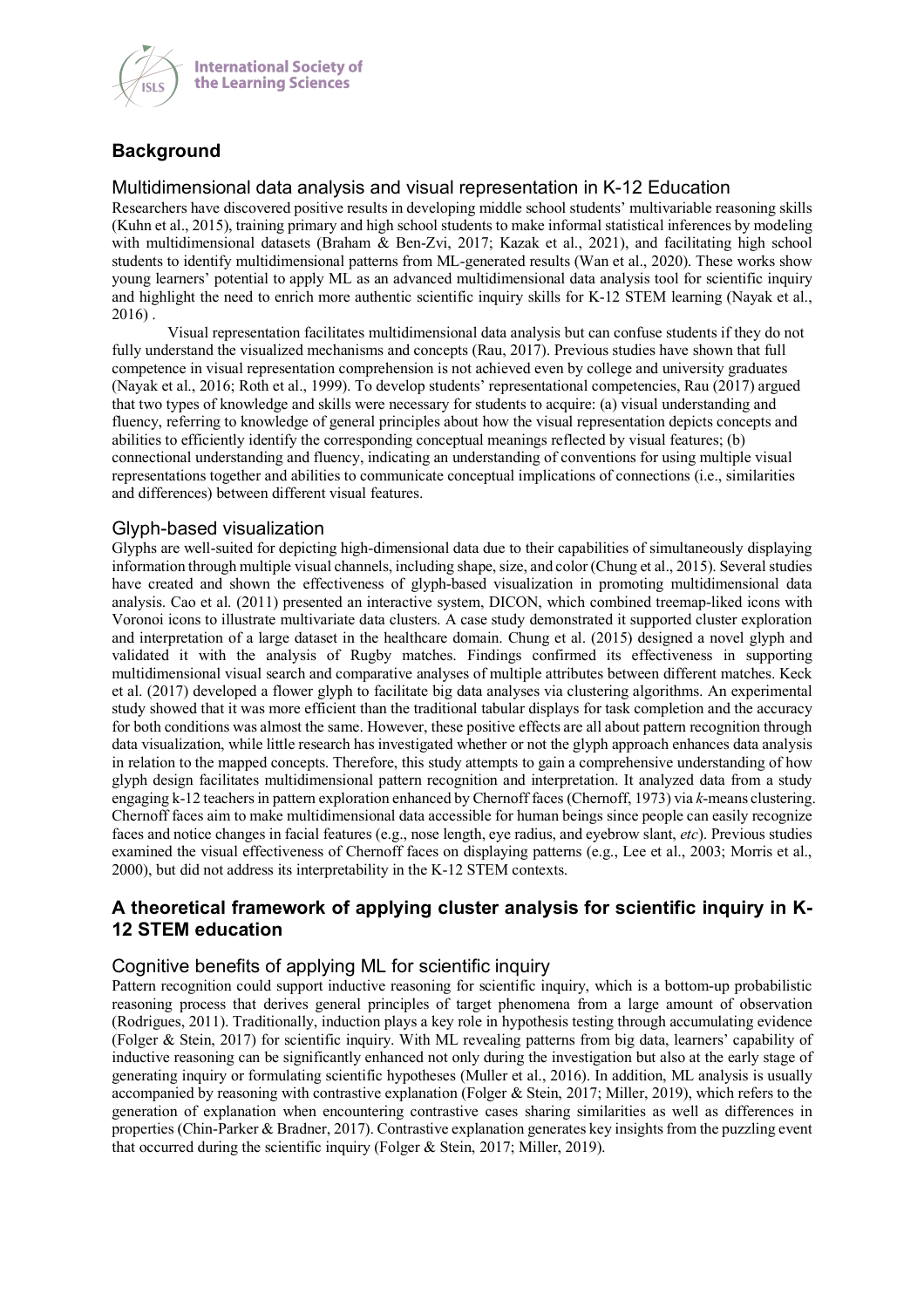

# Cluster analysis for inquiry-based learning in K-12 STEM education

As one of the most common ML techniques for data mining, cluster analysis has broad affordances to serve as an initial investigation for diverse directions to further analyze multidimensional data. By grouping similar data objects, it presents big data in a more accessible way, reveals inter-/intra-cluster patterns for further investigation, and discovers early insights for characterization, classification, outlier analysis, *etc* (Han et al., 2011). Thus, cluster analysis has been widely applied by researchers to explore datasets, bringing unique benefits in creating a scientific question, and/or formulating a scientific hypothesis (Romesburg, 2004), which connects with the conceptualization phase in inquiry-based learning for STEM education (Pedaste et al., 2015). For example, after thousands of multidimensional data points about ecological factors collected from field sites are grouped into different clusters, researchers can form hypotheses by contrasting the most dissimilar centroids or make inferences inductively on data clusters, and then investigate with another dataset. Besides the cognitive benefits of inductive reasoning and contrastive explanation, the main mathematical concepts behind clustering (i.e., centroid and distance-based clustering) are relatively intuitive for young learners to readily grasp (Greenwald et al., 2021). Furthermore, the skill to interpret trends and patterns from data could be aligned with NGSS (Next Generation Science Standards). Therefore, we attempted to propose clustering as an accessible and versatile inquiry-based learning tool for K-12 STEM education.

#### **Figure 1**

*Cluster analysis for conceptualization in inquiry-based learning (Anderberg, 2014; Romesburg, 2004)*

| 1. Pattern revealed<br>by clustering                               | 2. Glyph representation of the<br>pattern in SmileyDiscovery                                                                                        | 3. How does the pattern can support conceptualization in inquiry-based learning?<br>Creating a scientific question<br>Formulating a scientific hypothesis                                                                                                               |                                                                                                                                                                                                                                                                                                         |
|--------------------------------------------------------------------|-----------------------------------------------------------------------------------------------------------------------------------------------------|-------------------------------------------------------------------------------------------------------------------------------------------------------------------------------------------------------------------------------------------------------------------------|---------------------------------------------------------------------------------------------------------------------------------------------------------------------------------------------------------------------------------------------------------------------------------------------------------|
| Similarities and<br>dissimilarities<br>between two<br>data objects | $\odot$ . $\odot$<br>$\odot$<br>$_{\odot}$<br>$\bullet$<br>$\cdot^{\circ}$<br>Overlay<br>Ō.<br>$\bullet$<br>Overlay                                 | E.g., cluster multivariate dental<br>formulas of different animals. The<br>result shows that the mole and the pig<br>have identical formulas. What<br>research hypothesis could explain<br>this?                                                                        | E.g., cluster multivariate dental formulas of<br>different animals. The result shows that<br>the walrus' formula is very different from<br>the other carnivores. Does Walruses<br>feeding habit accordingly modified their<br>dental structure?                                                         |
| Intra-cluster<br>pattern:<br>Similarities and<br>variations        | $\odot_{\blacktriangle} \odot$<br>$\circ$ , $\circ$<br>Overlay view                                                                                 | E.g., cluster different species of<br>primates based on 34 skin attributes.<br>Intra-cluster pattern shows that the<br>grouping is related to the features of the<br>dermis, epidermis, and sweat glands,<br>which is intriguing for further study.                     | E.g., within a relatively homogeneous group<br>of ecological field sites created by<br>clustering, sites with lower temperature<br>have fewer small mammals. For this type<br>of ecosystems, is higher temperature less<br>livable for small mammals?                                                   |
| Inter-cluster<br>pattern                                           | $\odot$<br>$\circ$<br>Overlay<br>$\bullet$<br>$\odot$<br>5<br>ō<br>Centroid                                                                         | E.g., cluster multivariate dental<br>formulas and the sizes of different<br>animals. The inter-cluster<br>differentiating features show no<br>apparent relation between an animal's<br>dental formula and its size. Why?                                                | E.g., cluster different wines based on their<br>chemical factors and quality scores. The<br>inter-cluster patterns show that wines with<br>better quality have lower volatile acidity<br>and more alcohol, which could be a<br>hypothesis for further testing.                                          |
| Clustering<br>results with<br>different sets<br>of features        | The overlay of centroids from two rounds<br>of clustering<br>Attribute B<br>Attribute D<br>Attribute A<br>Attribute A<br>Attribute C<br>Attribute E | E.g., cluster different animals based on<br>(1) the diets of animals, (2) shapes of<br>the teeth, (3) dental formulas. The<br>clusters from the first clustering are<br>more similar to the clusters from the<br>second round than the clusters from<br>the third. Why? | E.g., cluster different people by their<br>income levels with two sets of other<br>factors separately. The first round of<br>clustering generates a better inter-cluster<br>seperation in income levels. Does this set<br>of factors (education, working hours) have<br>a stronger influence on income? |

Inspired by previous studies on cluster analysis (Anderberg, 2014; Han et al., 2011; Romesburg, 2004), we summarized a list of main patterns revealed by clustering which can be utilized for conceptualization in inquiry-based learning (see Fig. 1 column 1  $\&$  3). Cluster analysis can help to formulate hypotheses for questions whose truth entails (dis)similarities among data objects. For example, cluster labels assigned to data objects could support the hypothesis of what data attributes lead to such grouping. Intra- and inter-cluster patterns could generate insights to hypothesize on correlations among data attributes for factor analysis or analysis of variance. Clustering with different sets of data attributes can suggest a set of data attributes distinguishing across the groups to a sufficient degree to aid discriminant analysis and classification. Besides assisting to form hypotheses, these patterns revealed by clustering could trigger further scientific questions. Considering the pedagogical and cognitive benefit of cluster analysis in inquiry-based learning, we utilized face-based glyphs to make cluster analysis an engaging and accessible tool for K-12 STEM teachers and students (Fig. 1 column 2). And this work is a preliminary evaluation of the initial design.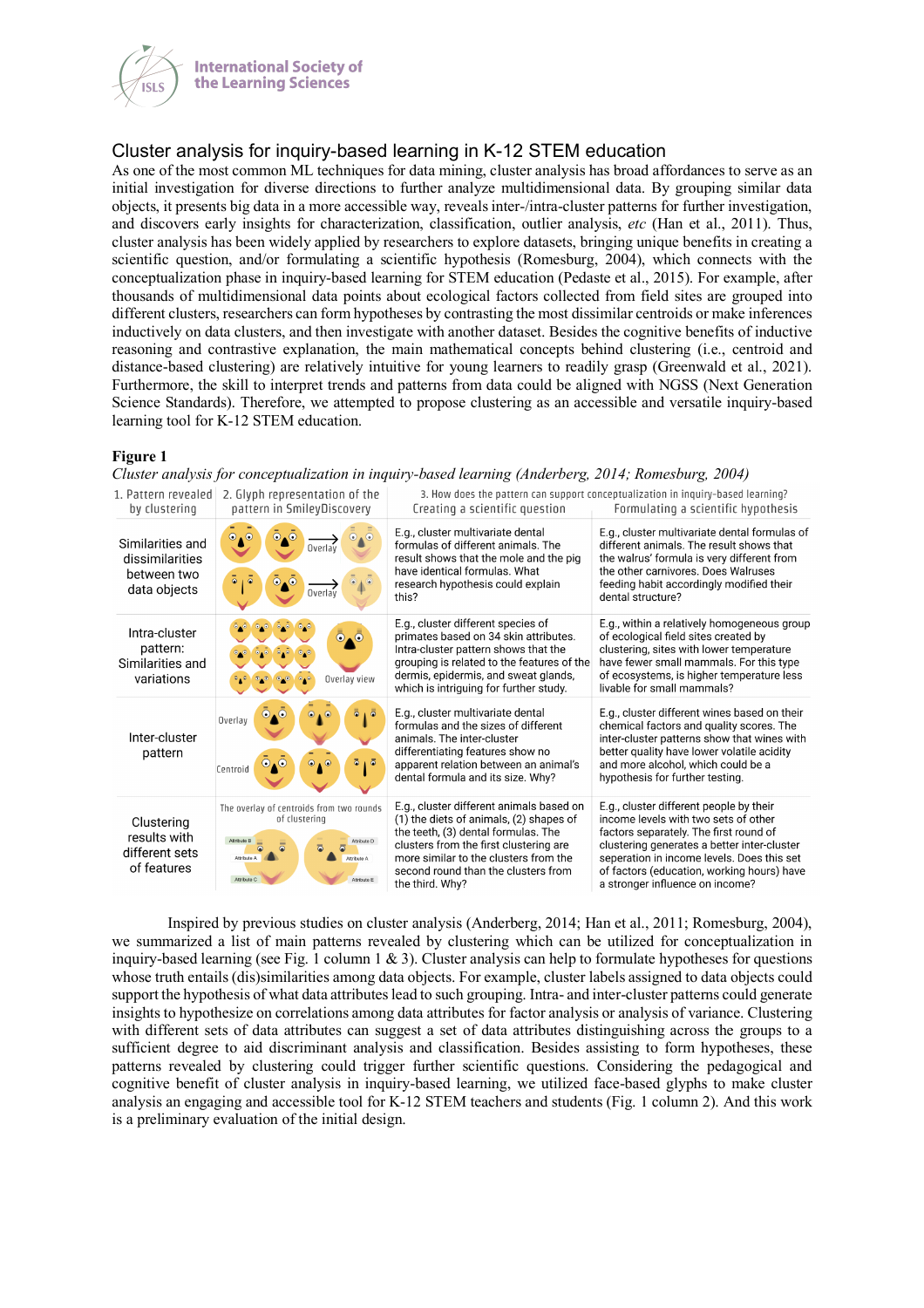

# **Methods and analysis**

### Research participants and procedure

We recruited 18 in-service K-12 STEM teachers who were taking a course named Integrating Technology with STEM Teaching, at a research-based university. They have very limited CS/ML backgrounds, different subjects, and various teaching grades (Table 1). The study session was conducted via an online meeting platform Zoom.

#### **Table 1**

| Subjects and grade levels teachers teach |                   |               |             |  |
|------------------------------------------|-------------------|---------------|-------------|--|
|                                          | Elementary school | Middle school | High school |  |
| <b>Science</b>                           | $N = 2$           | $N = 3$       | $N = 6$     |  |
| Math                                     | $N = 2$           | $N = 2$       | $N = 3$     |  |

In this study session, teachers participated in one cycle of scientific inquiry through cluster analysis on a dataset of field sites described by a set of ecological factors (Zhou et al., 2021), involving five steps: (1) generate the concept mapping for the face-based glyph (i.e., mapping each ecological factor to a facial feature) and get familiar with the value mapping (i.e., how the value of an ecological factor changes the corresponding facial feature); (2) compute the similarities between two representative ecological field sites; (3) explore the dataset by manually clustering a few data points around two representatives and interpret intra- and inter-cluster patterns; (4) apply the well-studied *k*-means clustering and interpret intra- and inter-cluster patterns; (5) formulate a hypothesis on how ecological factors dynamically influence each other based on the cluster analysis results. More detailed demonstration of this ML-empowered scientific discovery learning activity can be found in our previous work introducing the SmileyDiscovery system (Zhou et al., 2021).

During the study session, each teacher worked individually on their own device by following the instructional text in SmileyDiscovery, without any external guidance from researchers. Four teachers didn't complete the activity due to technical issues and their data were excluded. In the end, we collected teachers' feedback on potential learning experiences from students' perspectives.

### Data analysis

*RQ1: To what extent can teachers conduct cluster analysis for scientific inquiry with face-based glyphs?* We employed system log data (i.e., clicking behavior and text input) and teachers' feedback to answer this question. First, we replicated teachers' clicking behaviors to revivify the concept mapping (i.e., how data attributes are mapped with facial features) and their learning experience. Second, we open coded (Strauss & Corbin, 1990) the text input and feedback on pattern recognition to measure *patterns recognized or neglected by teachers.* Third, we coded teachers' text inputs of scientific hypotheses drawn from clustering-revealed patterns to measure the *quality (i.e., accuracy and sufficiency) of interpretations of these patterns for forming scientific hypotheses.* 

*RQ2: What challenges prevent teachers from conducting effective scientific inquiry?* Teachers described difficulties that they encountered when engaging scientific inquiry with face-based glyphs in both text inputs and feedback. We conducted a thematic analysis of the data and generated challenges that prevent effective pattern recognition and interpretation, respectively.

Three researchers coded data independently, met regularly to address disagreements, and refined codes.

## **Results**

## RQ1: To what extent can teachers conduct cluster analysis for scientific inquiry with face-based glyphs?

### Novice learners' pattern recognition via face-based glyphs

By looking into the system log data recording teachers' clicking behaviors and text input of the patterns they identified for each step in the learning activity, we analyzed how novice learners identified patterns from facebased glyph visualization. During the step where teachers explored the dataset by manually clustering a few data points based on two representatives, some teachers engaged with more fail-and-trial experience by exploring the dataset, selecting more data points to test out the similarities, and removing the dissimilar ones. Other teachers carefully scanned through the dataset and only selected a few faces that were highly similar to the target face. While analyzing the patterns identified and reported by different teachers, we noticed inconsistent tolerance for variations, both across teachers and across facial features. For example, some teachers have a relatively high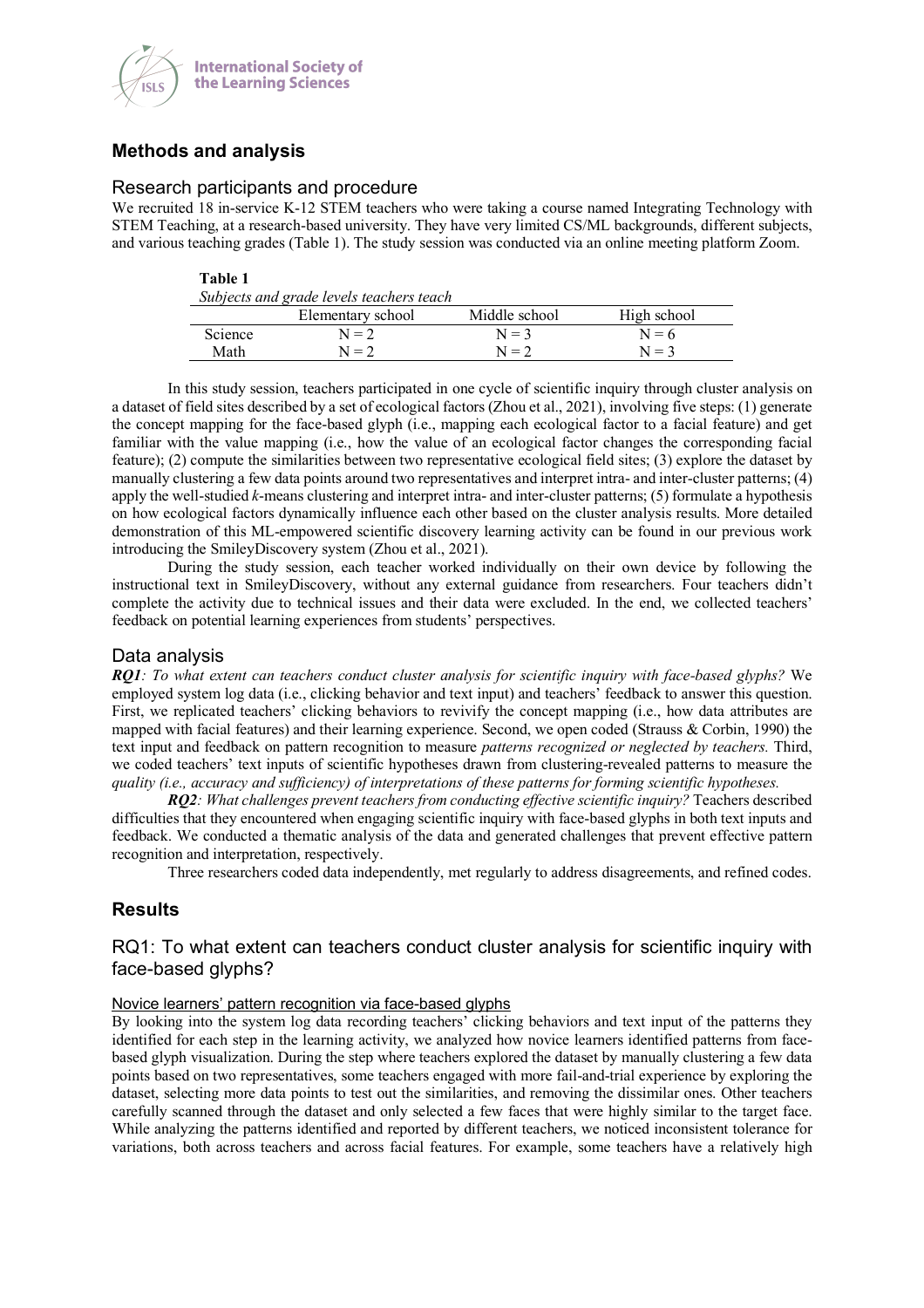

tolerance for variations and thus report more data attributes as shared patterns within clusters; teachers with a low tolerance for variations tended to identify most attributes as differentiating features. In addition, we found wrong/missing translations from facial features to data attributes, indicating the high cost of code-switching between science context and glyph visualization.

Five advantages of applying face-based glyphs to identify ML-revealed patterns are mentioned by teachers. First, teachers pointed out the pedagogical benefit of using emojis to visualize multidimensional data, which can be both familiar and playful for young learners: "This could be a fun way to allow students to explore data sets and draw connections in a way that allows for visualization". Second, teachers found that being able to customize the data visualization helps them to have a deeper understanding of different data attributes and how they form a glyph: "I tried to mentally pick ones that matched, like when I see a beetle my eyes get big like I don't want to see one, so to me was eye radius. Or latitude, I used the eyebrow height." Third, teachers appreciated the computation efficiency of using one piece of the glyph to represent a multidimensional data point and overlaying two pieces to compute the (dis)similarities between them. Fourth, teachers found center emojis (i.e., centroids) helpful to represent information in a concise way for more effective pattern recognition. Last, teachers confirmed the potential of applying cluster analysis as a discovery tool as it supports students to identify different types of patterns (e.g., intra & inter-cluster pattern, centroid) for further interpretation.

#### Patterns interpreted for scientific hypothesis formulation

While formulating a scientific hypothesis in the end, we found that teachers interpreted different patterns recognized from cluster analysis in different ways. First, teachers utilized patterns of inter-cluster differentiating features in three different approaches: (1) two teachers' attention was caught by the cluster with the minimum or maximum value of some data attribute; for example, P1 identified the cluster of field sites that has the highest precipitation, the highest temperature, and the highest beetle richness as evidence for their hypothesis; (2) nine teachers interpreted differentiating features between different pairs of clusters; for example, P12 recognized that, compared to the first field site cluster, the second cluster of field sites are drier, have more beetles and higher canopy, and the third cluster has more beetles, and the fourth has lower latitude, more beetles, higher temperature and higher precipitation; (3) five out of these nine teachers successfully formed hypotheses on relationships among ecological factors by further interpreting the identified inter-cluster differentiating features; for example, P9 hypothesized that "latitude and temperature have a large impact on the beetle richness and canopy height", while P12 was not able to produce a more meaningful hypothesis with eight pairs of inter-cluster differentiating features identified.

Second, three teachers paid attention to inter-cluster shared features. P11 identified canopy height, precipitation, and latitude as the similarities shared among the field sites of interest. Third, while 11 teachers considered intra-cluster similarities, only P2 paid attention to intra-cluster variations: "small mammal richness varies widely even in a cluster". In addition, another very unique pattern utilized is that P13 compared the similarities between each pair of clusters and identified the cluster that is the most dissimilar to the rest clusters, as the most distinct cluster and identified the cluster it is most distinct from.

## RQ2: What challenges prevent teachers from conducting effective scientific inquiry?

Cognitive challenges for novice learners to identify multidimensional patterns from face-based glyphs By analyzing feedback and log data around pattern recognition with face-based glyphs, we identified cognitive challenges related to (1) concept mapping and (2) value mapping in face-based glyph visualization.

Related to the concept mapping where data attributes are mapped to facial features, we identified different causes introducing extra cognitive load into pattern recognition. First, the legend showing corresponding data attributes when the cursor is hovering over a certain area is still temporarily visible, which leads to the lack of connection to scientific context. Second, teachers had attention bias that they perceived certain facial features as more conspicuous than others. Third, from the patterns teachers identified from glyphs, we recognized inaccurate pattern recognition caused by ambiguous or less accurate verbalization of certain visual features due to people's habits in language using while describing faces. For example, six teachers described mouth features with inaccurate language, such as using mouth shape to refer to mouth curvature which caused confusion in the interpretation of mouth size and mouth curvature as both affect mouth shape.

With the value mapping of face-based glyphs where different data attributes' values are translated into different visual channels, we recognized the difficulty in deciding if certain values are (dis)similar enough because of the low separability of the multiple values mapped to one face part (e.g., brow length, brow vertical location, brow slant are all mapped to eyebrows). Teachers also commented that it's hard for them to decide if a certain pattern should be identified as a large/medium/small value or if certain degrees of variations should be tolerant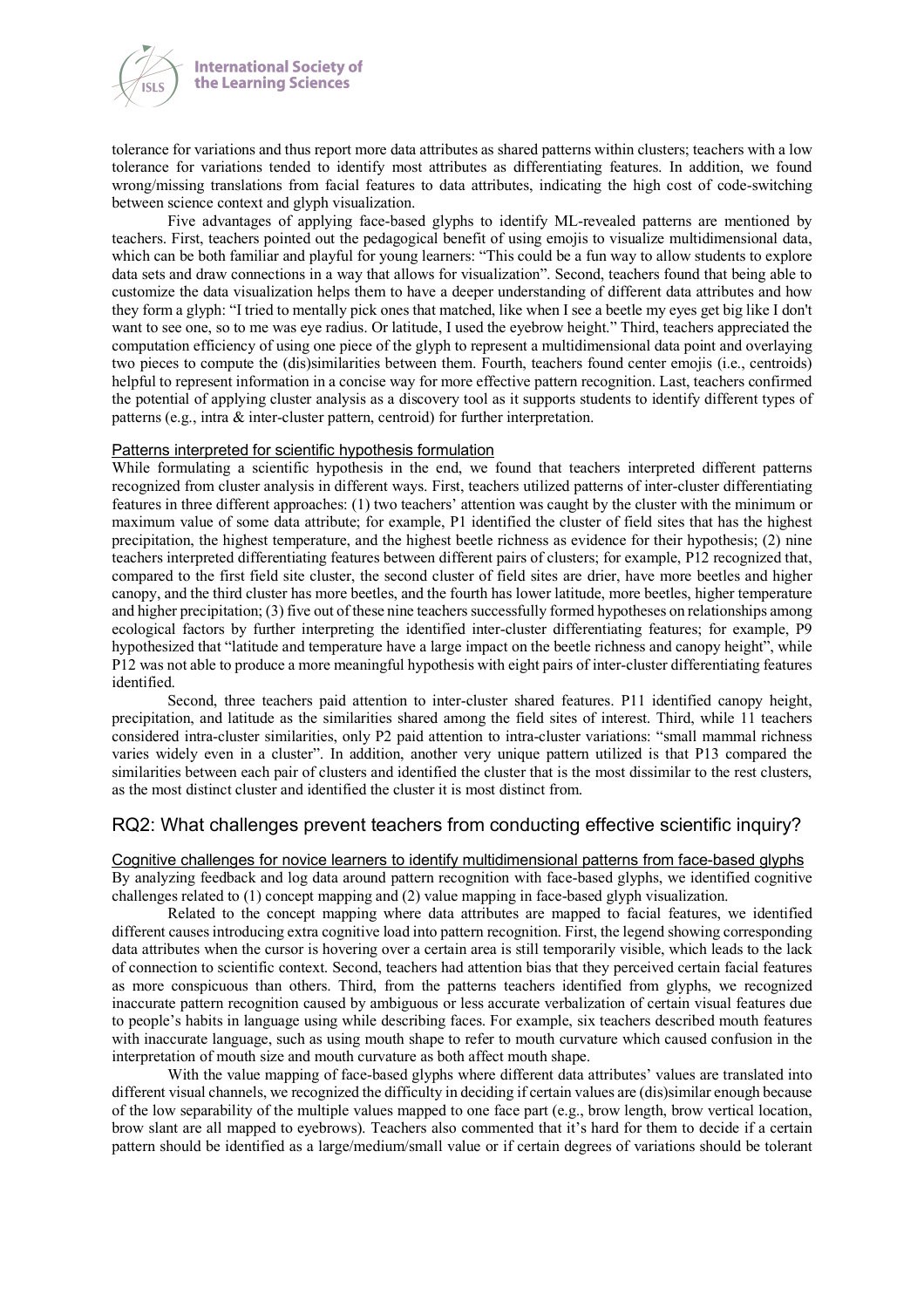

because there is no visual indicator for the dispersion of each facial feature. Furthermore, by analyzing the patterns identified during cluster analysis, we identified that teachers have different tolerance for variations in different facial features. On the one hand, teachers discerned deviations in mouth vertical, mouth curve, and eye radius, with 17.5%, 15.63%, and 13.89% instances of high tolerance for variations in hypothesis development, respectively. On the other hand, teachers tended to be more sensitive to changes in eyebrow length (16.67%), eyebrow slant (11.36%), and nose length (11.11%).

#### Challenges in more sufficient pattern interpretation during hypothesis generation

By measuring the quality of teachers' pattern interpretation for evidence-based hypothesis generation in the end, we identified teachers who (1) failed to illustrate the patterns, (2) needed further inference, (3) needed to analyze the direction of the correlation, (4) needed to have a contrast group to make the inference. We found two main causes of deficient hypothesis generation: $(1)$  the insufficient interpretation and synthesis of different patterns,  $(2)$ lacking in-depth analysis for more sophisticated multidimensional data inference.

First, five out of six teachers who hypothesized relationships among ecological factors didn't further elaborate on whether the relationships are positive or negative by interpreting the value mappings in the patterns identified. For example, P14 interpreted that clusters with different latitudes have different amounts of precipitation, instead of elaborating that the field sites with higher latitudes share lower amounts of precipitation than the cluster with lower latitudes. Besides such insufficient interpretation of data attributes' values, we observed that five teachers lacked synthesizing multiple pattern interpretations to formulate a more meaningful scientific hypothesis. Such insufficient synthesis could indicate the need for some basic domain knowledge about ecosystems to guide learners' attention to what patterns could be more interesting to focus on or how the information behind different patterns can be effectively synthesized and form a scientific hypothesis leading to a more in-depth understanding of the domain. By looking into the interaction data of two teachers who failed to illustrate the patterns from cluster analysis, we found that one of them only compared two centroids, and the other only examined one cluster centroid. Both of them didn't explicitly identify the value mapping during pattern recognition. This further indicates that the insufficient interpretation and synthesis of different patterns may lead to unsuccessful evidence-based hypothesis generation and corresponding scaffoldings are needed.

Second, some teachers lacked more careful analysis of different patterns and missed more sophisticated inferences on different ecological attributes. For example, P4 hypothesized that canopy height influences beetle richness. Without digging into the other shared or differentiating features among clusters, P4 didn't interpret that only for field sites with medium amounts of precipitation, canopy height and beetle richness are positively related. Therefore, P4 missed introducing precipitation as a moderator to form a more elaborated data-driven scientific hypothesis. We also observed the case where teachers didn't include multiple contributing features as independent variables for the dependent variables in their hypotheses, and the case where a teacher didn't more carefully support their hypothesis with comparison from patterns identified.

### **Discussion**

For each challenge identified from novice learners' data recognition and interpretation in clustering-supported scientific hypothesis generation, we summarized a set of fundamental learner needs underneath all the challenges we identified from novice learners' pattern recognition and interpretation for generating clustering-supported hypotheses with face-based glyphs (Table 2). **First**, learners need more in-time access to the scientific context and more effective scientific communication with smoother code-switching between glyph visual features and data attributes (N1.1, N1.2). Therefore, more design opportunities lie in the embedded legend design for glyph visualization with continuous visibility or an intelligent mapping mechanism creating concept mapping with better learnability (Chung et al., 2015). **Second**, during identifying multidimensional patterns from glyphs, learners are viewing all data attributes at once and thus need scientifically guided attention to select features of interest and interpret the visual channel in a more informed and accurate way (N1.3, N2.1). This suggests a potential design of an intelligent value mapping mechanism utilizing people's varying attention across facial features and visually related glyph features (Chung et al., 2015). **Third**, when digging into the interpretation of a specific data attribute, learners need more measurable displays of that attribute's spread and deviation (N2.2, N2.3). Thus, more in-time indicators of a comprehensive list of parameters describing the distribution of each data attribute (e.g., center, spread, shape) are needed for glyph visualization. **Fourth**, various multidimensional patterns can be identified and interpreted for cluster analysis, which is challenging for novices to analyze, interpret and evaluate as different forms of evidence in relation to potential scientific hypotheses (Kuhn & Lerman, 2021) (N3.1, N3.2). This could be scaffolded via probabilistic reasoning and contrastive explanation in the context of ML-enhanced scientific inquiry (Miller, 2019). For example, when commonalities between two clusters are observed, then learners can be reminded of what patterns are missing as comparisons in order to indicate correlations between data attributes.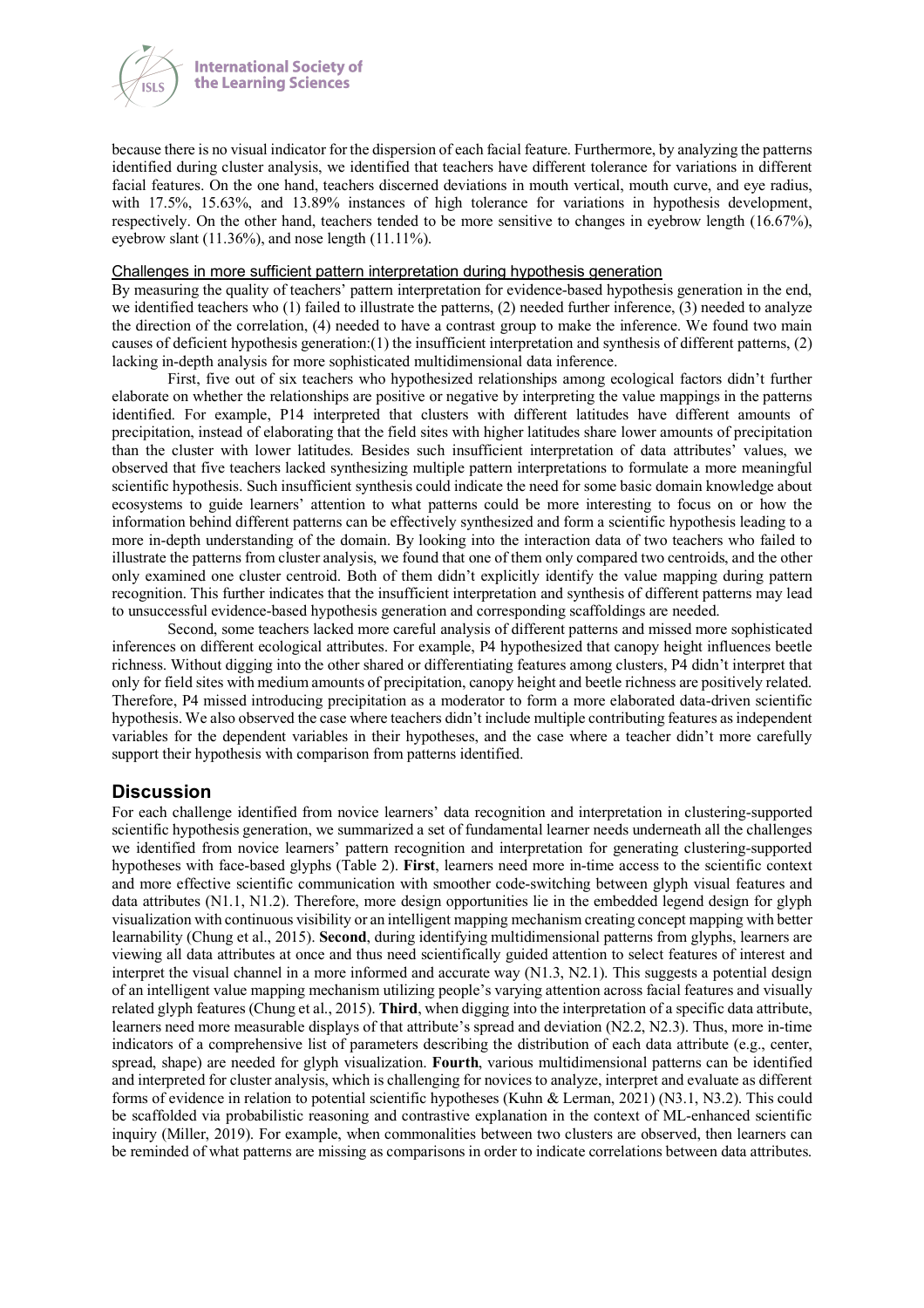

### **Table 2**

*Design opportunities of face-based glyph visualization for multidimensional data interpretation*

| 77 June 1920 - 1920 - 1930 - 1930 - 1930 - 1930 - 1930 - 1930 - 1930 - 1930 - 1930 - 1930 - 1930 - 1930 - 1930<br>Challenges | Underlying fundamental needs as design opportunities          |
|------------------------------------------------------------------------------------------------------------------------------|---------------------------------------------------------------|
| <b>C1.1</b> Extra cognitive load from the temporarily                                                                        | N1.1 Easy access to the scientific context behind the data    |
| visible concept mapping                                                                                                      |                                                               |
| C1.2 Less precise verbalization                                                                                              | N1.2 Effective scientific communication of multivariate       |
|                                                                                                                              | data and patterns                                             |
| C1.3 Attention bias across facial features                                                                                   | N1.3 Guided attention for more informed and effective         |
|                                                                                                                              | selection of features of interest                             |
| <b>C2.1.</b> Low separability of some visual features                                                                        | N2.1 Independent interpretation of each visual channel        |
| C <sub>2</sub> .2 Absence of the scale                                                                                       | N2.2 Spread of each data attribute                            |
| C <sub>2</sub> .3 Uncertainty in variation interpretation                                                                    | N2.3 Deviation of each data attribute                         |
| C3.1 Insufficient interpretation and synthesis of                                                                            | N3.1 Guided analysis and synthesis of all the potential       |
| different patterns                                                                                                           | patterns and their relations                                  |
| C3.2 Lacking in-depth analysis for sophisticated                                                                             | N3.2 Evaluation of different patterns in relation to intended |
| multivariate inference                                                                                                       | inferences                                                    |

As the initial stage in an iterative design of data visualization and interaction for ML-enhanced K-12 STEM learning, we only set up a preliminary framework connecting cluster analysis with the conceptualization in inquiry-based learning and haven't fully implemented and evaluated it with both K-12 teachers and students. Additionally, we noticed that the step-by-step scaffolding for cluster analysis in the current learning activity design could guide more learner attention to intra-cluster shared features and inter-cluster differentiating features. Therefore, as a next step, we are planning to create new scaffoldings for a more open-ended learning environment to empower students to explore the data and create scientific questions or hypotheses. Besides collecting feedback from teachers with student perspectives, we will evaluate new designs with young students.

# **Conclusion**

This work proposes a framework showing the pedagogical and cognitive potential of using face-based glyphs to introduce cluster analysis as an accessible and versatile tool for K-12 inquiry-based learning. Eighteen K-12 STEM teachers conducted scientific inquiry through cluster analysis. We evaluate their performance under pattern recognition and interpretation for hypothesis generation. Challenges are identified in recognizing patterns with face-based glyphs, conceptually and extensively synthesizing different types of patterns, and scrutinizing for more sophisticated multidimensional relationships. We reflect on the fundamental learner needs behind these challenges and discuss corresponding design opportunities and implications.

## **References**

- Anderberg, M. R. (2014). Cluster Analysis for Applications: Probability and Mathematical Statistics: A Series of Monographs and Textbooks. Academic Press.
- Braham, H. M., & Ben-Zvi, D. (2017). STUDENTS' EMERGENT ARTICULATIONS OF STATISTICAL MODELS AND MODELING IN MAKING INFORMAL STATISTICAL INFERENCES. In STATISTICS EDUCATION RESEARCH JOURNAL (Vol. 16, Issue 2, pp. 116–143). https://doi.org/10.52041/serj.v16i2.187
- Cao, N., Gotz, D., Sun, J., & Qu, H. (2011). DICON: interactive visual analysis of multidimensional clusters. IEEE Transactions on Visualization and Computer Graphics, 17(12), 2581–2590.
- Chernoff, H. (1973). The Use of Faces to Represent Points in k-Dimensional Space Graphically. Journal of the American Statistical Association, 68(342), 361–368.
- Chin-Parker, S., & Bradner, A. (2017). A contrastive account of explanation generation. Psychonomic Bulletin & Review, 24(5), 1387–1397.
- Chung, D. H. S., Legg, P. A., Parry, M. L., Bown, R., Griffiths, I. W., Laramee, R. S., & Chen, M. (2015). Glyph sorting: Interactive visualization for multi-dimensional data. Information Visualization, 14(1), 76– 90.
- Folger, R., & Stein, C. (2017). Abduction 101: Reasoning processes to aid discovery. Human Resource Management Review, 27(2), 306–315.
- Greenwald, E., Leitner, M., & Wang, N. (2021). Learning Artificial Intelligence: Insights into How Youth Encounter and Build Understanding of AI Concepts. Proceedings of the AAAI Conference on Artificial